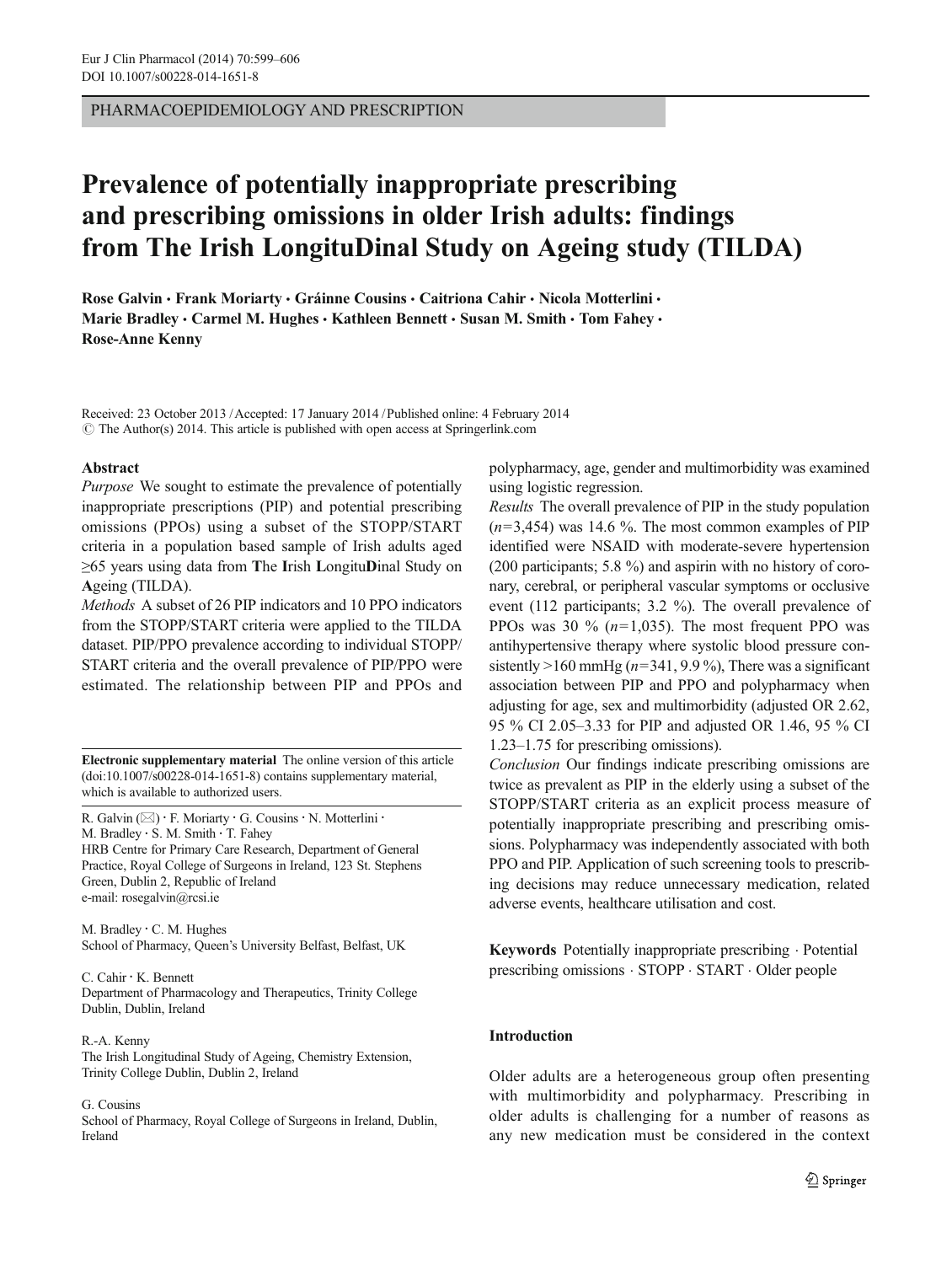of the physiological effects of the drug, the absorption and excretion of the drug and age-related changes in body composition and physiology [[1](#page-6-0)]. Potentially inappropriate prescribing (PIP) in older people refers to the use of medications that should be generally avoided in such populations and doses or frequencies of administration that should not be exceeded [\[2](#page-6-0), [3\]](#page-6-0). Medicines that are considered potentially inappropriate lack evidence based indications, are not cost-effective and may pose a higher risk of adverse events including increases in morbidity, adverse drug events, hospitalisation and mortality [\[4](#page-6-0), [5](#page-7-0)]. In terms of assessing the appropriateness of prescribing in older people, both implicit and explicit measures of process (providers' actions) and outcome (e.g., adverse drug events) are used [\[6](#page-7-0)]. Implicit process measures involve a clinician's judgment of appropriateness for the individual patient based on patient characteristics and published work [[7](#page-7-0)]. Explicit process measures are criterion-based and are derived from published evidence based reviews, expert opinion and/or consensus [\[8](#page-7-0), [9\]](#page-7-0).

A comprehensive and explicit process measure of PIP has been developed and validated for use in European countries. The STOPP criteria (Screening Tool for Older Persons' Prescriptions) are a physiological system based screening tool and comprises 65 clinically significant criteria [[10\]](#page-7-0). The criteria include commonly encountered instances of PIP in older people such as drug–drug and drug–disease interactions, drugs which adversely affect older patients at risk of falls and duplicate drug class prescriptions. In addition, under-prescribing of clinically indicated medications has been identified by an accompanying screening tool known as the START criteria (Screening Tool to Alert doctors to Right Treatment), comprising 22 criteria for potentially appropriate drugs.

There have been few national studies of PIP and PPOs in the general population of older people. In 2007, a subset of the STOPP criteria was applied in a national population study carried out in the Republic of Ireland among people aged ≥70 years, using the Health Services Executive Primary Care Reimbursement Services (HSE-PCRS) pharmacy claims database [\[6](#page-7-0)]. This study reported PIP prevalence rates of 36 % in the primary care setting. However, this study was limited in its assessment of PIP as the HSE-PCRS database contains no information on diagnosis and so only a subset of the STOPP criteria could be applied. PIP prevalence rates reported may not have adequately reflected all instances of PIP among older people such as drug-disease interactions. Therefore, the overall aim of the current study is to estimate the prevalence of PIP/PPOs, particularly relating to drug-disease interactions, in a nationally representative sample of individuals aged ≥65 years, using a subset of the STOPP/START criteria.

#### **Methods**

#### Study population

The Irish LongituDinal Study on Ageing (TILDA) is a nationally representative cohort study of people aged 50 years and over and resident in Ireland, charting their health, social and economic circumstances over a 10-year period. The first wave of the TILDA study has been completed, and we have examined the data from this cross sectional wave in our current study. The STROBE standardised reporting guidelines for cross-sectional studies have been followed to ensure the uniform conduct and reporting of the research. All participants aged  $\geq 65$  years are included [\[11\]](#page-7-0).

## Overview of TILDA data collection

Data for the current study was captured from three methods used to collect data in the TILDA dataset. Participants first completed a computer-assisted personal interview (CAPI) in their own homes. Detailed information on all aspects of the respondents' lives was collected in the CAPI, including economic status, health aspects (physical, mental, service needs and usage) and social participation. Participants were then invited to one of two health centres for a comprehensive health assessment. Health assessments were carried out by qualified and trained research nurses. Cognitive, cardiovascular, gait and balance and vision measurements and tests were taken in the health assessment. Finally, each participant was also requested to complete and return a questionnaire designed to explore certain areas that were considered particularly sensitive for respondents to answer directly to an interviewer (e.g., relationship quality, depression and loneliness). The names of medications that participants were taking at the time of the CAPI, including over-the-counter medications, were coded in the TILDA dataset using the World Health Organization (WHO) Anatomical Therapeutic Chemical (ATC) classification system. No information was collected on strength, quantity, duration or cost of prescription.

## Application of the STOPP/START criteria

Inappropriate drug-drug and drug-disease combinations according to the STOPP criteria were identified using information on medications and diagnoses (e.g., hypertension, chronic obstructive pulmonary disease, glaucoma) from the TILDA dataset. In the absence of diagnosis information, prescription drugs for the treatment of certain conditions were used as proxies (e.g., gout, epilepsy). Medications documented by the field-researchers at the CAPI interview were recorded in the TILDA dataset using the WHO ATC classification system. A similar approach was used to identify PPOs. Twenty-six STOPP criteria and ten START criteria were applied to the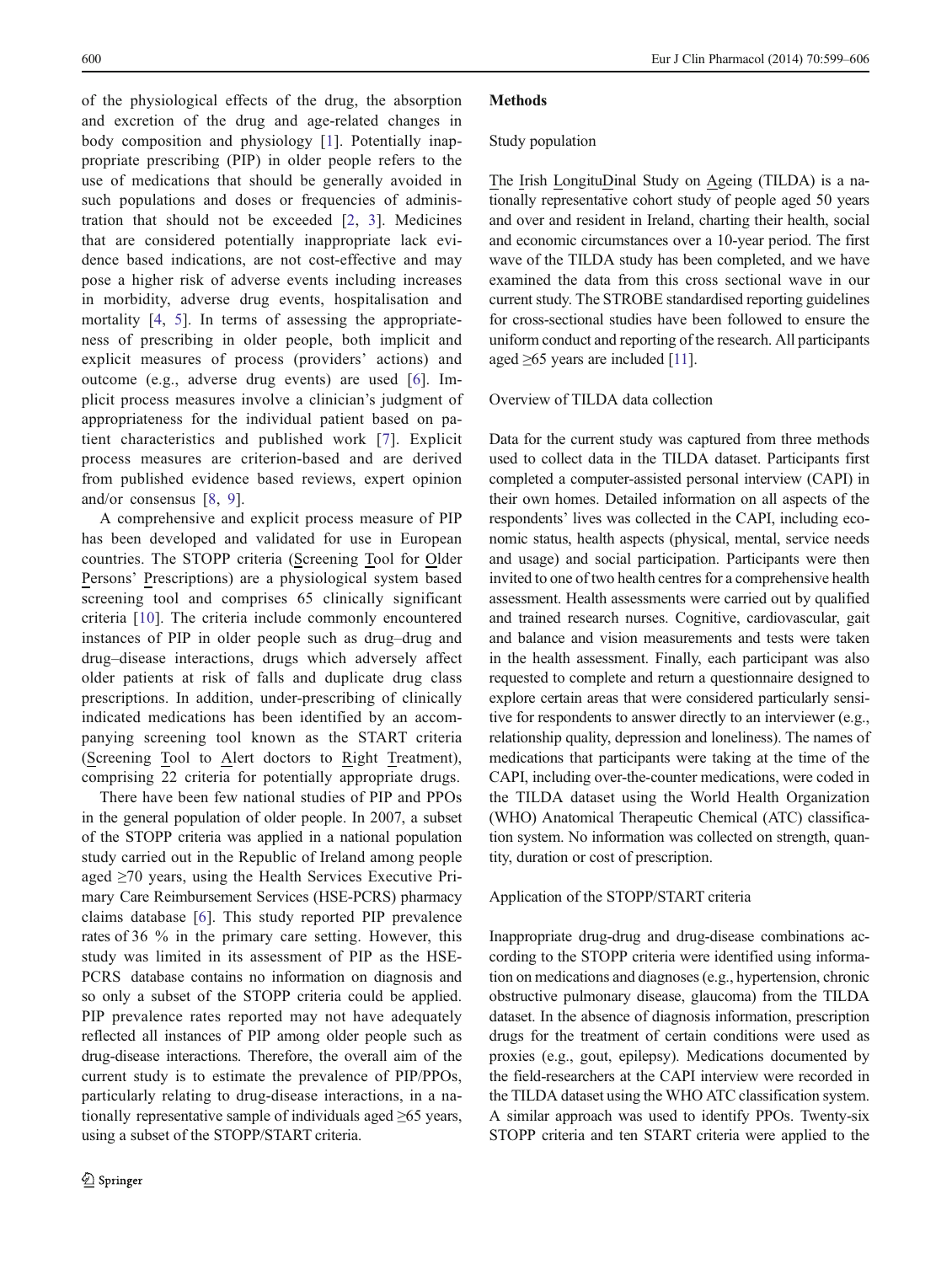<span id="page-2-0"></span>TILDA database. Table 1 contains details of the criteria applied per physiological system. Reasons for exclusion of criteria are contained in Supplemental Table 1.

#### Statistical analysis

Data analyses were performed using Stata version 12 (StataCorp, College Station, Tx, USA) and statistical significance at  $p<0.05$  was assumed. Descriptive statistics were used to summarise the population. The overall prevalence of PIP/ PPO and the prevalence per individual STOPP/START criteria were calculated as a proportion of all eligible persons ≥65 years. The prevalence of STOPP/START criteria was also calculated as a proportion of the overall disease or drug prevalence (e.g., beta-blocker with COPD as a proportion of COPD prevalence or two concurrent opiates as a proportion of opiate prevalence). Participants were further classified by gender and age group (65–74 years, ≥75 years). Other explanatory variables examined included polypharmacy, defined as concurrent use of five or more medications [\[12](#page-7-0)] and number of chronic conditions (none versus 1, 2, 3 or more). Univariate analyses confirmed that explanatory variables (polypharmacy, age, gender and multimorbidity) were significantly associated with PIP/PPOs. The association among any PIP/PPO (versus none) and age, gender, polypharmacy and multimorbidity was assessed using logistic regression and presented as adjusted odds ratios with 95 % confidence intervals.

| Physiological system                                | Number of<br>criteria included | Percentage of<br>criteria included |
|-----------------------------------------------------|--------------------------------|------------------------------------|
| STOPP criteria                                      |                                |                                    |
| Cardiovascular system                               | 8/17                           | 47.1 $\%$                          |
| CNS & psychotropic drugs                            | 4/13                           | $30.8 \%$                          |
| Gastrointestinal system                             | 1/5                            | $20\%$                             |
| Respiratory system                                  | 2/3                            | 66.7 %                             |
| Musculoskeletal system                              | 4/8                            | 50 $\%$                            |
| Urogenital system                                   | 2/6                            | 33.3 %                             |
| Endocrine system                                    | 1/4                            | $25\%$                             |
| Drugs that adversely affect<br>those prone to falls | 3/5                            | 60 $\%$                            |
| Analgesic drugs                                     | 0/3                            | $0\%$                              |
| Duplicate drug classes                              | 1/1                            | $100\%$                            |
| <b>START</b> criteria                               |                                |                                    |
| Cardiovascular system                               | 5/8                            | $62.5\%$                           |
| Respiratory system                                  | 0/3                            | $0\%$                              |
| Central nervous system                              | 2/2                            | $100\%$                            |
| Gastrointestinal system                             | 0/2                            | $0\%$                              |
| Musculoskeletal system                              | 0/3                            | $0\%$                              |
| Endocrine system                                    | $\frac{3}{4}$                  | $75\%$                             |
|                                                     |                                |                                    |

#### Results

Population descriptive statistics

A total of 3,507 people ≥65 years in Ireland were identified from the TILDA database of which 1,842 (52.5 %) were female and 1,665 (47.5 %) were male. Almost two thirds of individuals were aged between 65 and 74 years  $(n=2,163)$ . The remaining 38 % ( $n=1,344$ ) were aged  $\geq 75$  years. Fiftythree participants reported missing medication data; theref,ore the STOPP/START criteria were applied to 3,454 participants.

Overall prevalence of PIP and PPOs

The overall prevalence of PIP was 14.6 %  $(n=504)$  considering all 26 STOPP criteria. Almost 13 % of the population  $(n=$ 433) were prescribed one potentially inappropriate medication, 60  $(1.7 \%)$  were prescribed two and 11  $(0.3 \%)$  were prescribed three or more. The overall prevalence of PPOs was 30 %  $(n=1,035)$  considering the ten included START criteria. Eight hundred and four individuals (23.3 %) presented with one PPO, 188 (5.4 %) with two and 43 (1.2 %) with three or more PPOs.

#### Prevalence of PIP according to individual STOPP criteria

Table [2](#page-3-0) presents the prevalence of each of the individual STOPP criteria by physiological system. Prescription of a non-steroidal anti-inflammatory drug (NSAID) with moderate-severe hypertension was the most frequent potentially inappropriate drug ( $n=200$ , 5.8 %). The second most frequent PIP was aspirin with no history of coronary, cerebral, or peripheral vascular symptoms or occlusive event  $(n=112)$ , 3.2 %), followed by benzodiazepines in those prone to falls  $(n=40, 1.2 \%)$  and aspirin with a past history of peptic ulcer disease without a histamine  $H_2$  receptor antagonist or proton pump inhibitor ( $n=38$ , 1.1 %). Angiotensin Converting Enzyme (ACE) inhibitors ( $n=23$ , 0.7 %) and NSAIDs ( $n=21$ , 0.6 %) were the most frequently prescribed duplicate drugs (Table [2](#page-3-0)).

## Prevalence of PPOs according to individual START criteria

Table [3](#page-4-0) presents the prevalence of each of the individual START criteria by physiological system. The most frequent PPO was antihypertensive therapy where systolic blood pressure consistently  $>160$  mmHg ( $n=341$ , 9.9 %), followed by the omission of warfarin in the presence of chronic atrial fibrillation ( $n=270$ , 7.8 %) and statin therapy in diabetes mellitus if one or more co-existing major cardiovascular risk factors were present  $(n=235, 6.8\%)$ .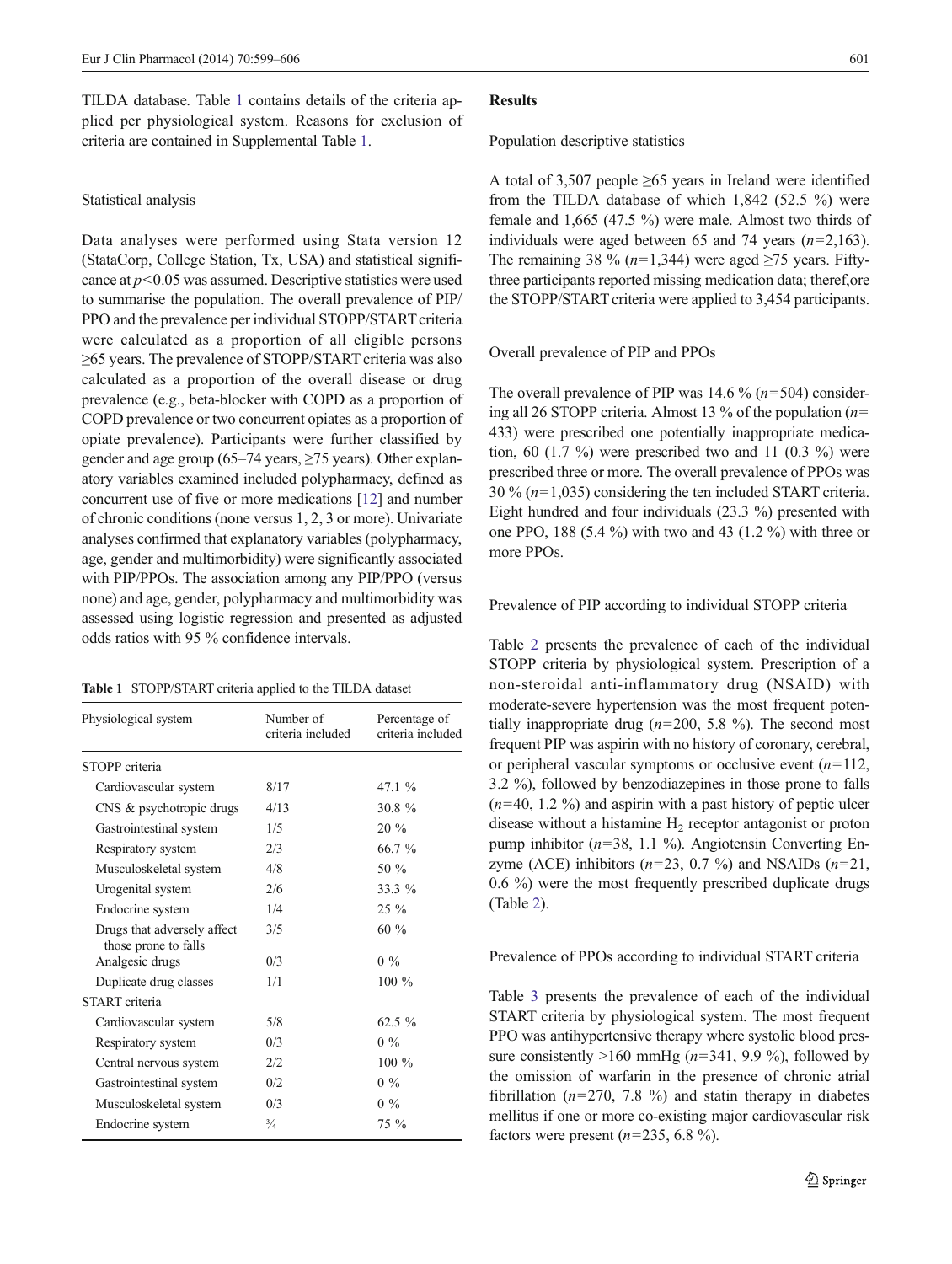## <span id="page-3-0"></span>Table 2 STOPP criteria applied to TILDA data for all those aged ≥65 years in Ireland in 2010

| STOPP criteria description                                                                                                                                                                                                       | Potentially<br>inappropriate<br>prescription (n) | Potentially<br>inappropriate<br>prescription $(\%)$ | Proportionate<br>prescribing per<br>indication $(\%)^{\epsilon}$ |
|----------------------------------------------------------------------------------------------------------------------------------------------------------------------------------------------------------------------------------|--------------------------------------------------|-----------------------------------------------------|------------------------------------------------------------------|
| Cardiovascular system                                                                                                                                                                                                            |                                                  |                                                     |                                                                  |
| Loop diuretic as first line-monotherapy for hypertension<br>(safer, more effective alternatives available)                                                                                                                       | 9                                                | 0.26                                                | 0.55                                                             |
| Thiazide diuretic with a history of gout (may exacerbate gout)                                                                                                                                                                   | 3                                                | 0.09                                                | 3.80                                                             |
| Beta-blocker with COPD (risk of increased bronchospasm)                                                                                                                                                                          | 31                                               | 0.90                                                | 18.02                                                            |
| Beta-blocker with verapamil (risk of symptomatic heart block)                                                                                                                                                                    | 4                                                | 0.12                                                | 0.52                                                             |
| Aspirin and warfarin without histamine $H_2$ receptor antagonist<br>(except cimetidine) or proton pump inhibitor<br>(high risk of gastrointestinal bleeding)                                                                     | 13                                               | 0.38                                                | 1.00                                                             |
| Dipyridamole as monotherapy for cardiovascular secondary<br>prevention (no evidence of efficacy)                                                                                                                                 | 5                                                | 0.14                                                | 0.20                                                             |
| Aspirin with a past history of peptic ulcer disease without histamine<br>H <sub>2</sub> receptor antagonist or Proton Pump Inhibitor (risk of bleeding)<br>Aspirin with no history of coronary, cerebral, or peripheral vascular | 38<br>112                                        | 1.10<br>3.24                                        | 16.38<br>12.50                                                   |
| symptoms or occlusive event (not indicated)<br>Central nervous system and psychotropic drugs                                                                                                                                     |                                                  |                                                     |                                                                  |
| TCA and glaucoma (exacerbate glaucoma)                                                                                                                                                                                           | 3                                                | 0.09                                                | 2.36                                                             |
| TCA and opiate or calcium channel blockers (risk of severe constipation)                                                                                                                                                         | 16                                               | 0.46                                                | 2.36                                                             |
| Phenothiazines in patients with epilepsy (may lower seizure threshold)                                                                                                                                                           | 3                                                | 0.09                                                | 2.46                                                             |
| Anticholinergics to treat extra-pyramidal side-effects of neuroleptic<br>medications (risk of anticholinergic toxicity)<br>Gastrointestinal system                                                                               | 3                                                | 0.09                                                | 6.82                                                             |
| Prochlorperazine or metoclopramide with parkinsonism<br>(risk of exacerbating parkinsonism)                                                                                                                                      | 1                                                | 0.03                                                | 3.23                                                             |
| Respiratory system                                                                                                                                                                                                               |                                                  |                                                     |                                                                  |
| Theophylline as monotherapy for COPD (safer, more effective<br>alternative: risk of adverse effects due to narrow therapeutic index)                                                                                             | 11<br>$\boldsymbol{0}$                           | 0.32                                                | 6.40                                                             |
| Nebulised ipratropium with glaucoma (exacerbate glaucoma)                                                                                                                                                                        |                                                  |                                                     |                                                                  |
| Musculoskeletal system                                                                                                                                                                                                           |                                                  |                                                     |                                                                  |
| NSAID with history of peptic ulcer disease or gastrointestinal<br>bleeding, unless with concurrent histamine $H_2$ receptor antagonist,<br>PPI or misoprostol (risk of peptic ulcer relapse)                                     | 10                                               | 0.29                                                | 4.31                                                             |
| NSAID with moderate-severe hypertension (moderate:<br>160/100-179/109 mmHg; severe: ≥180/110 mmHg)<br>(risk of exacerbation of hypertension)                                                                                     | 200                                              | 5.79                                                | 10.92                                                            |
| NSAID with heart failure (risk of exacerbation of heart failure)                                                                                                                                                                 | 5                                                | 0.14                                                | 9.26                                                             |
| Warfarin and NSAID (risk of gastrointestinal bleeding)                                                                                                                                                                           | 8                                                | 0.23                                                | 1.57                                                             |
| Urogenital system                                                                                                                                                                                                                |                                                  |                                                     |                                                                  |
| Antimuscarinic drugs with chronic glaucoma (>3 months)<br>(risk of acute exacerbation of glaucoma) $b$                                                                                                                           | 5                                                | 0.15                                                | 3.94                                                             |
| Alpha-blockers in males with frequent incontinence i.e., one or<br>more episodes of incontinence daily (risk of urinary frequency<br>and worsening of incontinence) $\text{c}$                                                   | 9                                                | 0.55                                                | 8.18                                                             |
| Endocrine system                                                                                                                                                                                                                 |                                                  |                                                     |                                                                  |
| Glibenclamide or chlorpropamide with type 2 diabetes mellitus<br>(risk of prolonged hypoglycemia)<br>Drugs that adversely affect those prone to falls $\geq 1$ fall in past 3 months)                                            | 3                                                | 0.09                                                | 0.82                                                             |
| Benzodiazepines (sedative, may cause reduced sensorium, impair balance) <sup>d</sup>                                                                                                                                             | 40                                               | 1.16                                                | 14.55                                                            |
| Neuroleptic drugs (may cause gait dyspraxia, Parkinsonism) <sup>d</sup>                                                                                                                                                          | 6                                                | 0.17                                                | 2.18                                                             |
| First generation antihistamines (sedative, may impair sensorium) <sup>d</sup>                                                                                                                                                    | 1                                                | 0.03                                                | 0.36                                                             |
|                                                                                                                                                                                                                                  |                                                  |                                                     |                                                                  |
| Duplicate drug class prescription (optimization of monotherapy within a single drug class)                                                                                                                                       |                                                  |                                                     |                                                                  |
| Two concurrent opiates                                                                                                                                                                                                           | 3                                                | 0.09                                                | 2.26                                                             |
| Two concurrent NSAIDs                                                                                                                                                                                                            | 21                                               | 0.61                                                | 5.97                                                             |
| Two concurrent SSRIs                                                                                                                                                                                                             | $\boldsymbol{0}$                                 |                                                     | $\overline{\phantom{m}}$                                         |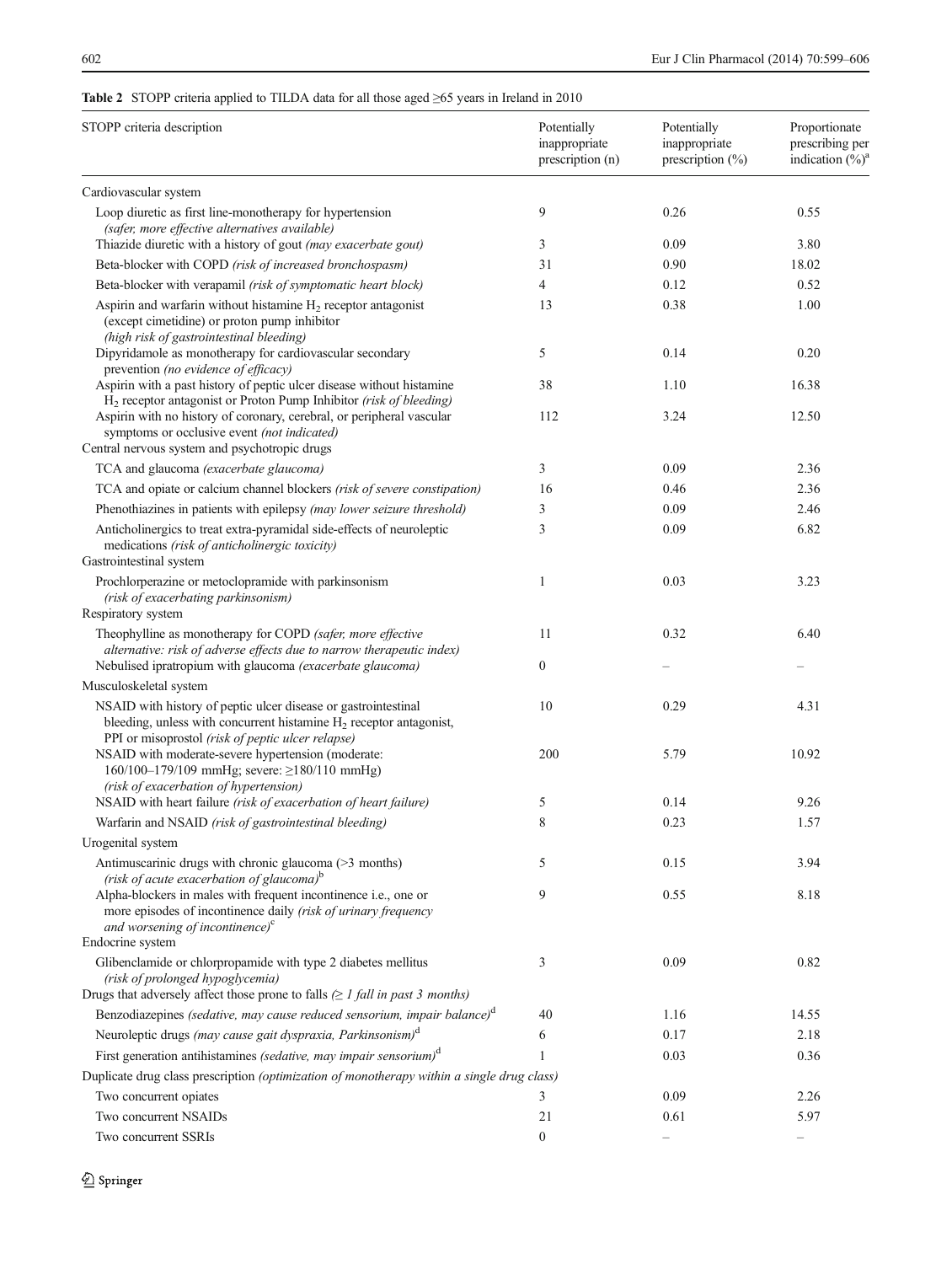<span id="page-4-0"></span>

| <b>Table 2</b> (continued)     |                                                    |                                                     |                                                         |  |
|--------------------------------|----------------------------------------------------|-----------------------------------------------------|---------------------------------------------------------|--|
| STOPP criteria description     | Potentially<br>inappropriate<br>prescription $(n)$ | Potentially<br>inappropriate<br>prescription $(\%)$ | Proportionate<br>prescribing per<br>indication $(\%)^a$ |  |
| Two concurrent antidepressants |                                                    | 0.06                                                | 3.03                                                    |  |
| Two concurrent loop diuretics  | 0                                                  |                                                     |                                                         |  |
| Two concurrent ACE inhibitors  | 23                                                 | 0.67                                                | 2.28                                                    |  |

COPD chronic obstructive pulmonary disease, TCA tricyclic antidepressant, NSAID non-steroidal anti-inflammatory drug, SSRI selective serotonin reuptake inhibitor, ACE inhibitors angiotensin converting enzyme inhibitors and Angiotensin receptor blockers

<sup>a</sup> Proportionate prescribing per indication, e.g., prevalence of STOPP criteria as a proportion of the overall disease or drug prevalence, e.g., Beta-blocker with COPD as a proportion of COPD prevalence, two concurrent opiates as a proportion of opiates prevalence

<sup>b</sup> 8 (0.23 %) missing data for chronic glaucoma variable

<sup>c</sup> Proportion of male participants only, 5 (0.30 %) missing data for urinary incontinence variable

 $d_1$  (0.03 %) missing data for falls in past year variable

## Factors associated with PIP

Any PIP was more likely in people  $\geq$ 75 years than those 65– 74 years when adjusting for gender (OR 1.41, 95 % CI 1.16– 1.70). This association remained significant after additionally adjusting for polypharmacy (age  $\geq$ 75 years vs. 65–74 years, OR 1.22, 95 % CI 1.00–1.50). There was no association between PIP and gender when adjusting for age (F vs. M, OR 1.05, 95 % CI 0.87–1.26). Supplemental Table 2 presents the association between gender and age and PIP by individual STOPP criteria. There was a strong association between any PIP and polypharmacy when accounting for age and gender (OR 3.13, 95 % CI 2.53–3.87), and this association remained significant when additionally adjusting for the presence of chronic conditions (OR 2.62, 95 % CI 2.05–3.33).

Factors associated with PPOs

There was no difference in the likelihood of a PPO in those  $\geq$ 75 years when compared to those 65–74 years when

Table 3 START (Screening Tool to Alert doctors to Right Treatment) criteria applied to TILDA data for all those aged ≥65 years in Ireland in 2010

| START criteria description                                                                                                                                                 | Potential<br>prescribing<br>omissions(n) | Potential<br>prescribing<br>omissions $(\% )$ | Proportionate prescribing<br>omission per indication $(\%)^*$ |
|----------------------------------------------------------------------------------------------------------------------------------------------------------------------------|------------------------------------------|-----------------------------------------------|---------------------------------------------------------------|
| Cardiovascular system                                                                                                                                                      |                                          |                                               |                                                               |
| Warfarin in the presence of chronic atrial fibrillation                                                                                                                    | 270                                      | 7.82                                          | 75.00                                                         |
| Antihypertensive therapy where systolic blood pressure consistently $>160$ mmHg $\dagger$                                                                                  | 341                                      | 9.87                                          | 18.62                                                         |
| Angiotensin Converting Enzyme (ACE) inhibitor with chronic heart failure                                                                                                   | 23                                       | 0.67                                          | 42.59                                                         |
| ACE inhibitor following acute myocardial infarction                                                                                                                        | 126                                      | 3.65                                          | 47.19                                                         |
| Beta-blocker with chronic stable angina                                                                                                                                    | 151                                      | 4.37                                          | 45.21                                                         |
| Central nervous system                                                                                                                                                     |                                          |                                               |                                                               |
| L-DOPA in idiopathic Parkinson's disease with definite functional<br>impairment and resultant disability                                                                   | 3                                        | 0.09                                          | 17.65                                                         |
| Antidepressant drug in the presence of moderate-severe depressive<br>symptoms lasting at least 3 months $\S$                                                               | 44                                       | 1.30                                          | 70.97                                                         |
| Endocrine system                                                                                                                                                           |                                          |                                               |                                                               |
| ACE inhibitor or Angiotensin Receptor Blocker in diabetes with<br>nephropathy, i.e., overt urinalysis proteinuria                                                          | 13                                       | 0.38                                          | 44.83                                                         |
| Antiplatelet therapy in diabetes mellitus if one or more co-existing<br>major cardiovascular risk factor present (hypertension,<br>hypercholesterolaemia, smoking history) | 110                                      | 3.18                                          | 35.48                                                         |
| Statin therapy in diabetes mellitus if one or more co-existing major<br>cardiovascular risk factor present                                                                 | 235                                      | 6.80                                          | 75.81                                                         |

\*Proportionate prescribing omission per indication, e.g. prevalence of PPO as a proportion of the overall disease, e.g. no warfarin with chronic atrial fibrillation as a proportion of chronic atrial fibrillation prevalence

§ 70 (2.03 %) missing data for depressive symptoms variable

† 1,119 (32.40 %) missing data for blood pressure variable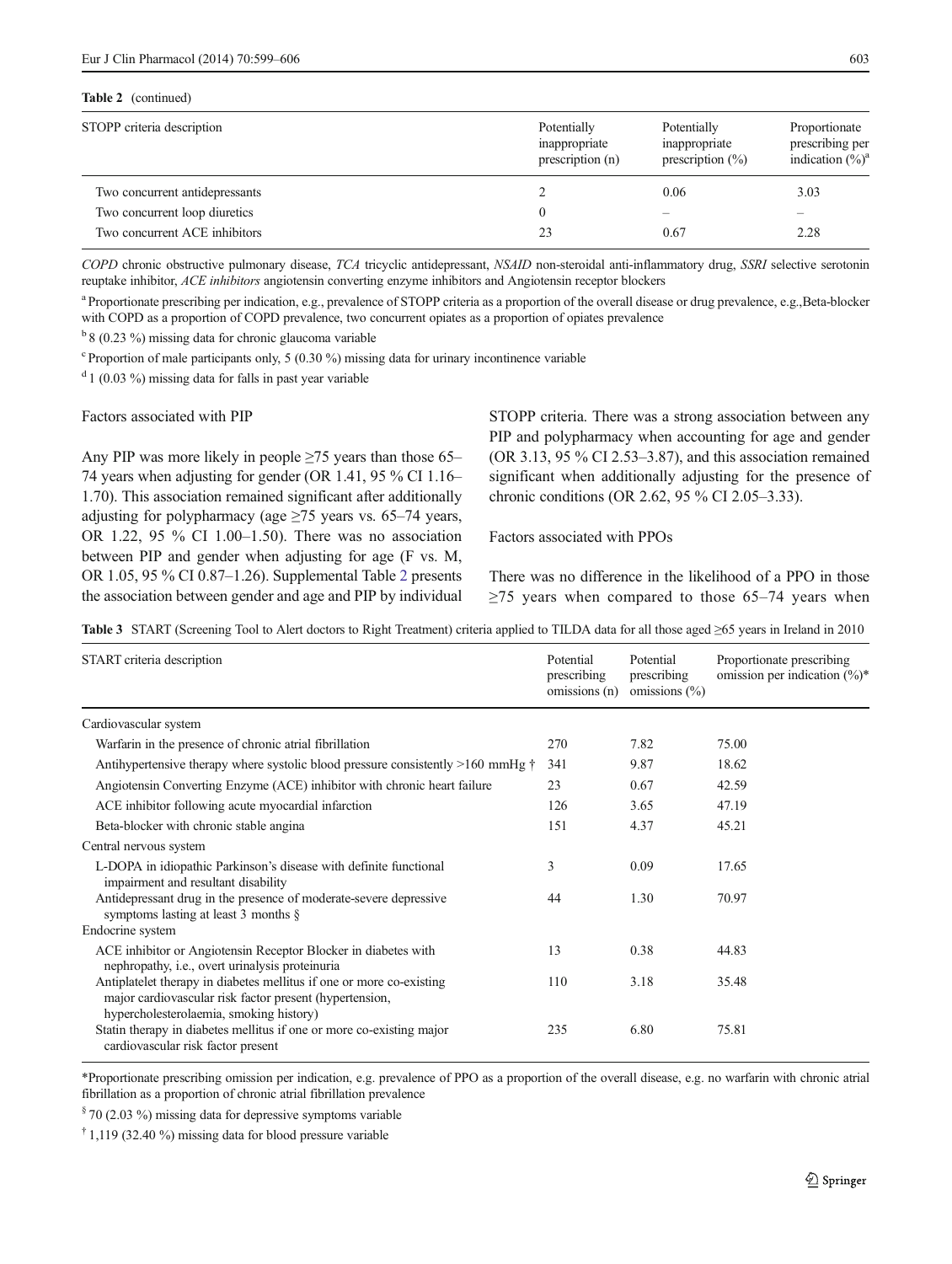adjusting for gender (OR  $1.09$ ,  $95\%$  CI  $0.92-1.28$ ). However, omissions were significantly more likely in males when compared to females when adjusting for age (OR 0.73, 95 % CI 0.63–0.85). The association between PPOs and gender remained significant after also adjusting for polypharmacy (OR 0.71, 95 % CI 0.61–0.83). Supplemental Table 3 presents the association between gender and age and PPOs by individual START criteria. There was a significant association between PPOs and polypharmacy when adjusting for age and gender (OR 2.28, 95 % CI 1.93–2.69) and this association also remained significant when also adjusting for number of chronic conditions (OR 1.46, 95 % CI 1.23–1.75).

## **Discussion**

## Statement of principal findings

This current study found that almost 15 % of people aged ≥65 years in the Republic of Ireland received at least one PIP, according to a subset of 26 STOPP criteria. PIP was more likely in older adults ( $\geq$ 75 years) when adjusting for gender and polypharmacy. The overall prevalence of potential prescribing omissions was 30 % considering the ten included START criteria. Omissions were significantly more likely in males when compared to females when adjusting for age and polypharmacy. There was a significant association between PIP/PPOs and polypharmacy when adjusting for age, gender and multimorbidity.

## Results in the context of current literature

This study presents a snapshot of the prevalence of PIP in a nationally representative population of people aged  $\geq 65$  years using data from the first wave of TILDA. Previous research is limited by having focused on specific groups in particular clinical settings as well as having measured PIP using Beers' criteria derived in the US [[13](#page-7-0)–[16](#page-7-0)]. A limited number of studies of PIP in the general population of older people exist. In a previous Irish study using data from the HSE-PCRS, an overall prevalence of 36 % in patients  $\geq$  70 years was reported using a subset of 30 STOPP criteria [[6](#page-7-0)]. Similar results were reported in a study of the Enhanced Prescribing Database (EPD) in Northern Ireland where the overall prevalence of PIP was 34 % [\[5](#page-7-0)]. However, the differences between the TILDA database and these prescription reimbursement databases make comparisons more difficult. The lack of clinical information relating to diagnoses (e.g., hypertension, CVA) in the EPD and PRCS databases and the lack of information on drug duration, dose or frequency of administration of prescriptions in the TILDA dataset mean that only a limited number of the STOPP criteria applied in the three studies are similar. In the EPD and PCRS databases, the most prevalent PIP drugs were proton pump inhibitors (PPIs) at maximum

therapeutic dosage for >8 weeks, followed by NSAIDs for >3 months and long-acting benzodiazepines for >1 month [\[5,](#page-7-0) [6\]](#page-7-0). These instances of PIP were not captured in TILDA. Similarly, the use of a NSAID with moderate-severe hypertension was the most prevalent PIP in TILDA, and this could not be assessed in the prescription databases due to a lack of clinical information. Of the 19 STOPP criteria that were the same in PCRS and TILDA, the prevalence of PIPs are broadly similar, but low in both datasets  $(\leq 2.5 \%)$ .

The significant association between PIP and polypharmacy is consistent with findings reported in previous studies [\[5](#page-7-0), [6,](#page-7-0) [17\]](#page-7-0), even when age, gender and multimorbidity is accounted for [\[18](#page-7-0)]. While it is well recognised that the use of multiple medications in the older adults is associated with increased risk of adverse events such as adverse drug events in patients taking NSAIDs (e.g., gastrointestinal haemorrhage) and increased incidence of falls and cognitive impairment in those taking sedative-hypnotic drugs, these medications are routinely among the most common PIPs [\[3,](#page-6-0) [6](#page-7-0), [19\]](#page-7-0), as was the case in our study. We also found an association between advancing age and PIP after adjusting for polypharmacy, similar to a previous primary care based study [\[20\]](#page-7-0). We reported no association between PIP and gender after adjustments for age. These findings are contrary to previous studies reporting that women are more likely to receive a PIP when compared with men [\[6,](#page-7-0) [17,](#page-7-0) [21](#page-7-0)].

Our overall findings relating to the prevalence of PPOs are similar to previous studies that have used the START criteria in a primary care setting [\[20](#page-7-0)]. Other studies have reported higher prevalence rates of omissions among an older hospital inpatient population [\[22,](#page-7-0) [23\]](#page-7-0). However, older patients admitted to hospital are sicker and frailer than those in the community so the findings need to be considered in the context of the population of interest. The cardiovascular system accounted for the majority of PPOs in keeping with previous reports [[20\]](#page-7-0). Our study demonstrated that polypharmacy is associated with the under-prescribing of indicated medicines even when adjusting for age, gender and co-morbid conditions. Similar findings have been reported in other studies, particularly those with co-morbid conditions [[24,](#page-7-0) [25\]](#page-7-0). However, these findings warrant further investigation.

We also noted that over 70 % of study participants who reported moderate-severe depressive symptoms were not prescribed an antidepressant drug. Depressive symptoms were assessed in TILDA using the Center for Epidemiologic Studies Depression Scale (CES-D) [[26](#page-7-0)]. We used a cut off score of  $\geq$ 27 points on the CES-D scale as a proxy for diagnosis of 'moderate-severe' depressive symptoms. This interpretation is the most conservative estimate reported in the literature [\[27\]](#page-7-0); therefore, our findings need to be considered in the context of these shortcomings. It may be that other management approaches were adopted in the treatment of depressive symptoms such as cognitive behavioural therapy [[28\]](#page-7-0).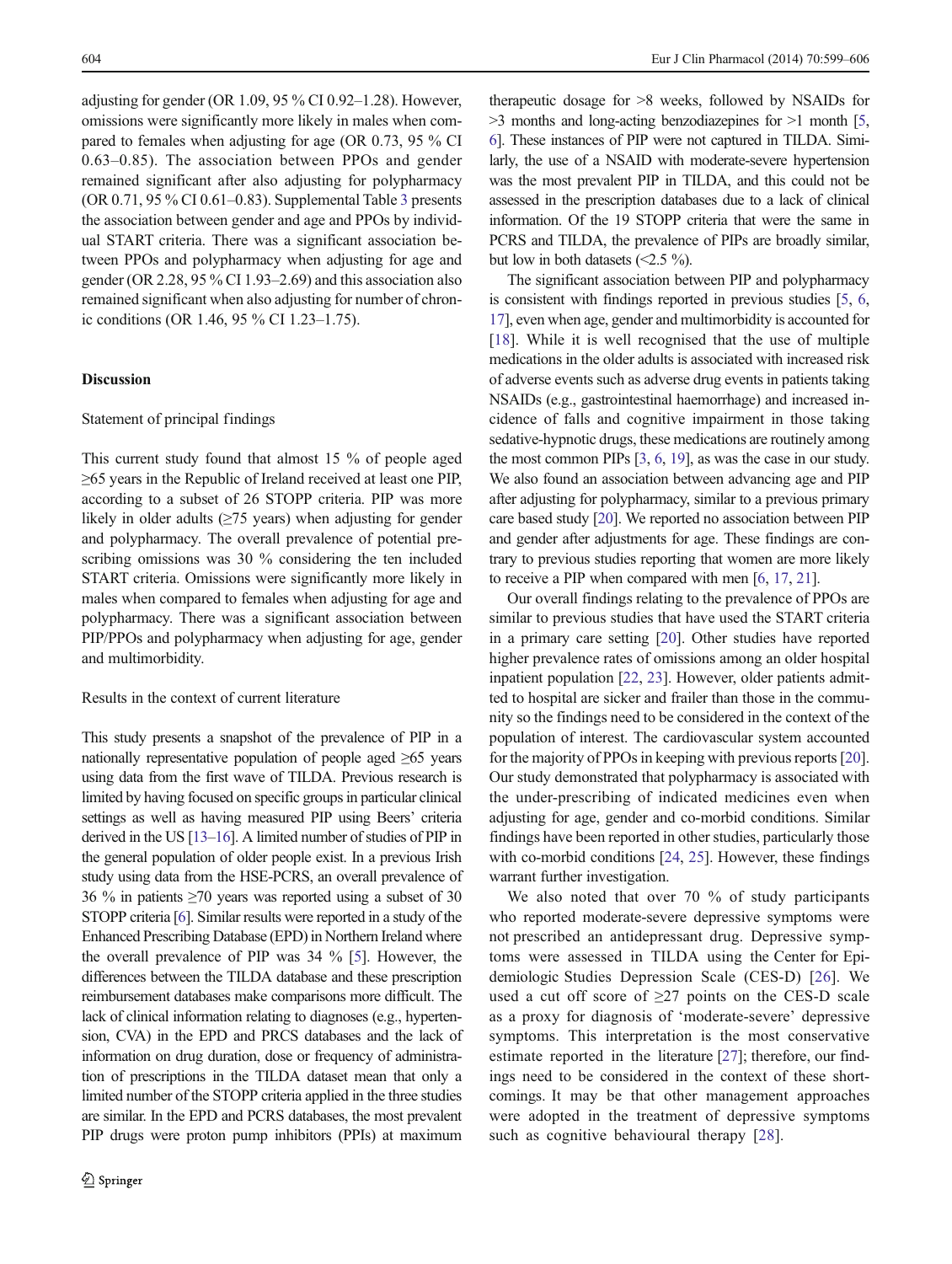#### <span id="page-6-0"></span>Clinical and policy implications

The term 'potentially' is used as there is often limited evidence to support the inclusion of particular medications in lists of drugs to avoid in particular populations. However, their use or lack thereof may be indicated and appropriate in certain circumstances considering the clinical presentation of the patient and the balance of the risk and benefits [\[5\]](#page-7-0). Clinical vigilance and quality efforts should place particular focus on medication appropriateness, both with respect to under-prescribing and over-prescribing. Reducing PIP in older people will require implementation of more robust methods of medication reviews to routinely assess drug effectiveness, dosage, duration, interactions and adverse effects [\[29](#page-7-0), [30](#page-7-0)].

The updated NICE guidelines (2013) on falls assessment and prevention in older people highlight the importance of a medication review in older people at risk of falls who present to healthcare professionals. There is a lack of experimental research on the use of the STOPP criteria as a tool to reduce the incidence of adverse drug events (ADEs) such as falls in older people. However, a recent randomised controlled trial demonstrated that the application of the STOPP criteria significantly improved medication appropriateness when compared with the usual pharmaceutical care in 400 hospital inpatients [3]. The study was not powered to detect a reduction in secondary outcomes such as ADEs but further research is warranted to examine the role of medicines reviews based on the STOPP criteria as an intervention tool to attenuate ADE incidence. In addition, reducing the number of drugs used by older people may serve to reduce the risk of falls and the associated direct and indirect costs [\[29](#page-7-0)].

#### Strengths and weaknesses of the study

The TILDA database contains data on morbidities (>99.5 % complete) that enable the assessment of PIP in the context of a given diagnosis (e.g., hypertension, cardiovascular conditions). These data also facilitate the assessment and measurement of errors of omission, i.e., the lack of use of appropriate drugs when needed. However, it was only possible to apply a subset of the STOPP/START criteria to the database, as described in Table [1,](#page-2-0) due to a lack of information on drug strength, dose and duration of prescriptions. This may have led to an underestimate of the true prevalence of PIP/PPO among older people in TILDA. In addition, the validity of the original criteria is diminished by only applying a subset and the comparability to other population based studies is limited due to the differences in criteria applied.

The cost of PIP was not considered in the present study, but a previous study estimated the cost of PIP to be in excess of €45 million using a subset of 30 STOPP criteria [\[6](#page-7-0)]. Further research is planned to link the TILDA dataset to the national prescribing database (HSE-PCRS) to facilitate the application

of 19 additional STOPP criteria and to estimate the cost of PIP using these linked datasets. In addition, there is a need to compare these findings with other European population based studies. The association between explicit process measures of PIP and prescribing omissions, and health outcomes (morbidity and mortality) and healthcare utilisation also requires further investigation to facilitate the development and testing of appropriate interventions to reduce PIP and PPOs in older adults. In the Irish context, this can be completed using future waves of the TILDA data.

## Conclusion

Our findings indicate PIP and PPOs are prevalent in the elderly using a subset of the STOPP/START criteria as an explicit process measure of potentially inappropriate prescribing and PPOs. Application of such screening tools to prescribing decisions may reduce unnecessary medication, related adverse events, healthcare utilisation and cost.

Competing interests The authors declare that they have no competing interests.

Contribution of authors All authors were involved in the study conception and design. RG and GC identified the eligible STOPP/START criteria. NM, CC and FM completed the statistical analysis. RG, GC and MB interpreted the data and drafted the paper. TF, RK, KB, CH and SS provided methodological and content expertise during the manuscript preparation and critically revised the draft manuscript. All authors read and approved the final manuscript.

Funding The TILDA study was supported by Department of Health and Children, The Atlantic Philanthropies and Irish Life. This work was also supported by the Health Research Board (HRB) of Ireland through the HRB Centre for Primary Care Research under Grant HRC/2007/1.

Open Access This article is distributed under the terms of the Creative Commons Attribution License which permits any use, distribution, and reproduction in any medium, provided the original author(s) and the source are credited.

#### References

- 1. Gallagher P, Barry P, O'Mahony D (2007) Inappropriate prescribing in the elderly. J Clin Pharm Ther 32:113–121
- 2. O'Mahony D, Gallagher PF (2008) Inappropriate prescribing in the older population: need for new criteria. Age Ageing 37:138–141
- 3. Gallagher PF, O'Connor MN, O'Mahony D (2011) Prevention of potentially inappropriate prescribing for elderly patients: a randomized controlled trial using STOPP/START criteria. Clin Pharmacol Ther 89:845–854
- 4. Gallagher P, O'Mahony D (2008) STOPP (Screening Tool of Older Persons' potentially inappropriate Prescriptions): application to acutely ill elderly patients and comparison with Beers' criteria. Age Ageing 37:673–679